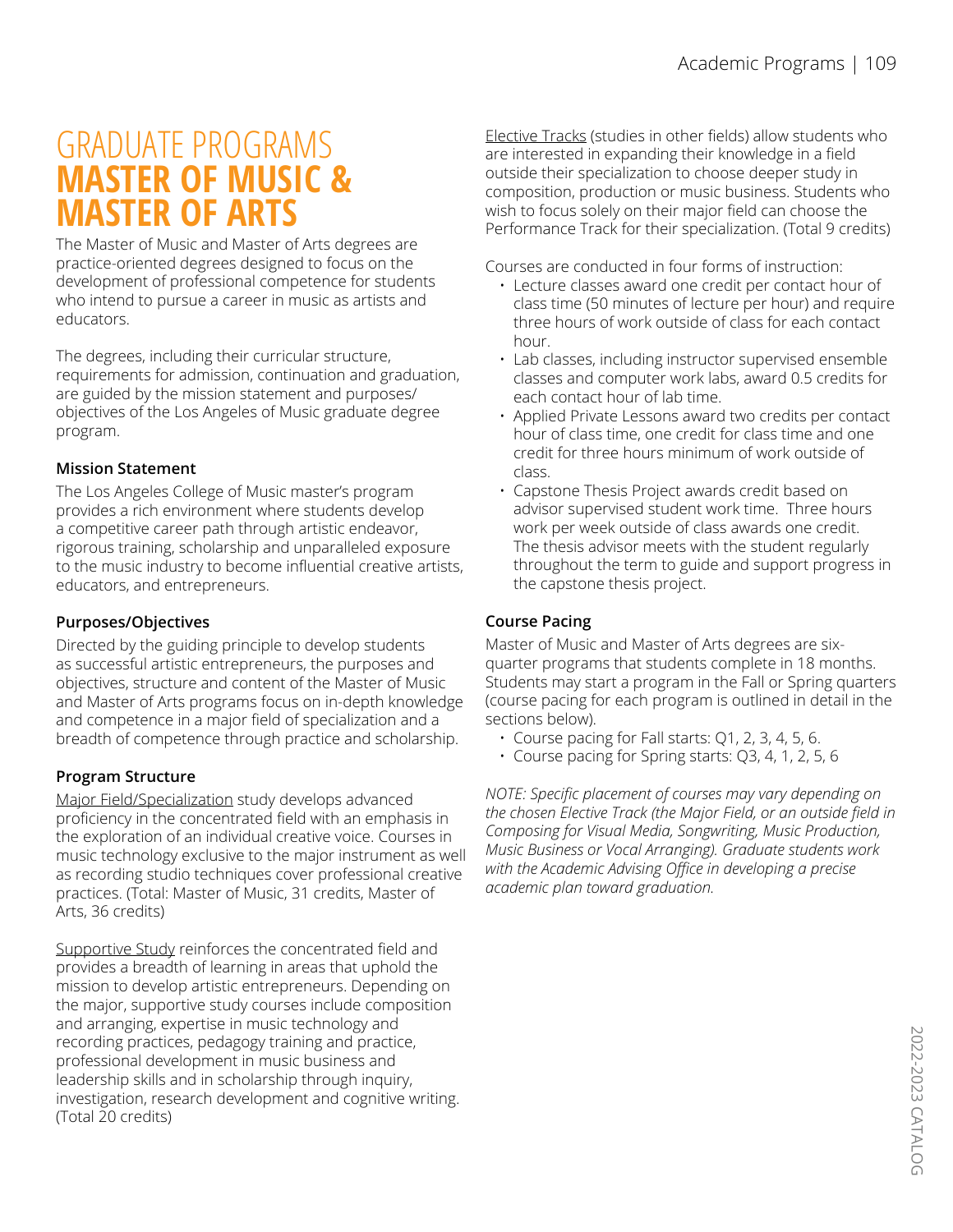# MASTER OF MUSIC IN **KEYBOARD PERFORMANCE**

Guided by the mission and purposes of the **Master of Music in Performance** program, the curriculum adheres to the following seven Program Learning Outcomes:

# **MMP PLO 1: Performance Proficiency**

Students will be able to demonstrate advanced expertise in performance proficiency on their major instrument with a firm command of improvisation, reading and artistic expression.

# **MMP PLO 2: Stylistic Versatility**

Students will be able to demonstrate a firm command of essential contemporary music styles including jazz, rock, funk/hip-hop/neo-soul, Latin/world, and hybrid styles in solo and ensemble settings.

# **MMP PLO 3: Language of Music Fluency**

Students will be able to demonstrate a thorough knowledge of the elements of musical structure and advanced harmony, and show proficiency in composition and arranging for ensemble.

# **MMP PLO 4: Critical Thinking in Music**

Students will be able to demonstrate the ability to critically analyze and solve problems that are characteristic in the study of music.

# **MMP PLO 5: Professional Creative Practices**

Students will be able to demonstrate advanced competency in the professional knowledge and practice of arranging, music directing, recording studio techniques and computer technology.

# **MMP PLO 6: Professional Business Practices**

Students will be able to demonstrate knowledge and competency in music industry business practices including marketing and promotion, characteristics of performance contracts and publishing, and entrepreneurship.

# **MMP PLO 7: Pedagogy**

Students will be able to demonstrate knowledge and competency in teaching in applied lesson and classroom formats including course development, lecture preparation and presentation, grading practices and student relationships.

# **MASTER OF MUSIC - DEGREE PACING**

60 Credits

Major Field/Specialization classes (31 credits) Supportive classes (20 credits) Elective Track classes (9 credits)

# **QUARTER 1**

**QUARTER 2**

| <b>CODE</b>     | <b>COURSE</b>                          | <b>CREDITS</b> |
|-----------------|----------------------------------------|----------------|
| <b>MUS-520K</b> | Private Lesson in Keyboard Performance | 2              |
| <b>MUS-525</b>  | Performance Ensemble                   | $\mathcal{P}$  |
| <b>MUS-555</b>  | Performance Styles and Technology 1    | $1.5\,$        |
| <b>MUS-646</b>  | Synth Bass for Keyboard Players        | $\mathcal{P}$  |
| <b>MUS-501</b>  | Advanced Musicianship 1                | 1              |
| <b>PROD-500</b> | Advanced DAW Techniques                | $\mathcal{P}$  |
|                 |                                        |                |

**Total Credits: 10.5**

| ----------      |                                               |                          |
|-----------------|-----------------------------------------------|--------------------------|
| <b>CODE</b>     | <b>COURSE</b>                                 | <b>CREDITS</b>           |
| <b>MUS-521K</b> | Private Lesson in Keyboard Performance        | $\mathcal{P}$            |
| <b>MUS-526</b>  | Performance Ensemble                          | $\mathcal{P}$            |
| <b>MUS-560</b>  | Performance Styles and Technology 2           | 1.5                      |
| <b>MUS-647</b>  | Advanced Hammond Organ                        | $\mathbf{1}$             |
| <b>MUS-502</b>  | Advanced Musicianship 2                       | $\mathbf{1}$             |
| <b>PROD-600</b> | Advanced Recording and Home Studio Techniques | $\overline{\phantom{0}}$ |
| <b>MUS-503</b>  | Alexander Technique                           | 1                        |
|                 |                                               |                          |

**Total Credits: 10.5**

# **QUARTER 3**

#### **CODE** MUS-522K MUS-590K MUS-556 MUS-557 MUS-500K IND-500 **CREDITS** 2 2 1 1.5 1 1.5 **Total Credits: 10 COURSE** Private Lesson in Keyboard Performance First Year Recital Creative Practices for Today's Keyboardist 1 Art of the Trio 1 Pedagogy 1: Private Studio Teaching Entrepreneurship Marketing for The Pro. Musician

**QUARTER 4**

| <b>CODE</b>     | <b>COURSE</b>                                 | <b>CREDITS</b>          |
|-----------------|-----------------------------------------------|-------------------------|
| <b>MUS-620K</b> | Private Lesson in Keyboard Performance        |                         |
| <b>MUS-625</b>  | Performance Ensemble                          | $\mathcal{P}$           |
| <b>MUS-566</b>  | Creative Practices for Today's Keyboardist 2  | $\mathbf{1}$            |
| <b>MUS-567</b>  | Art of the Trio 2                             | 15                      |
| <b>MUS-600</b>  | Pedagogy 2: Program & Course Development      |                         |
| <b>IND-600</b>  | Branding, Partnerships and Promotion Concepts | 15                      |
|                 |                                               | <b>Total Credits: 9</b> |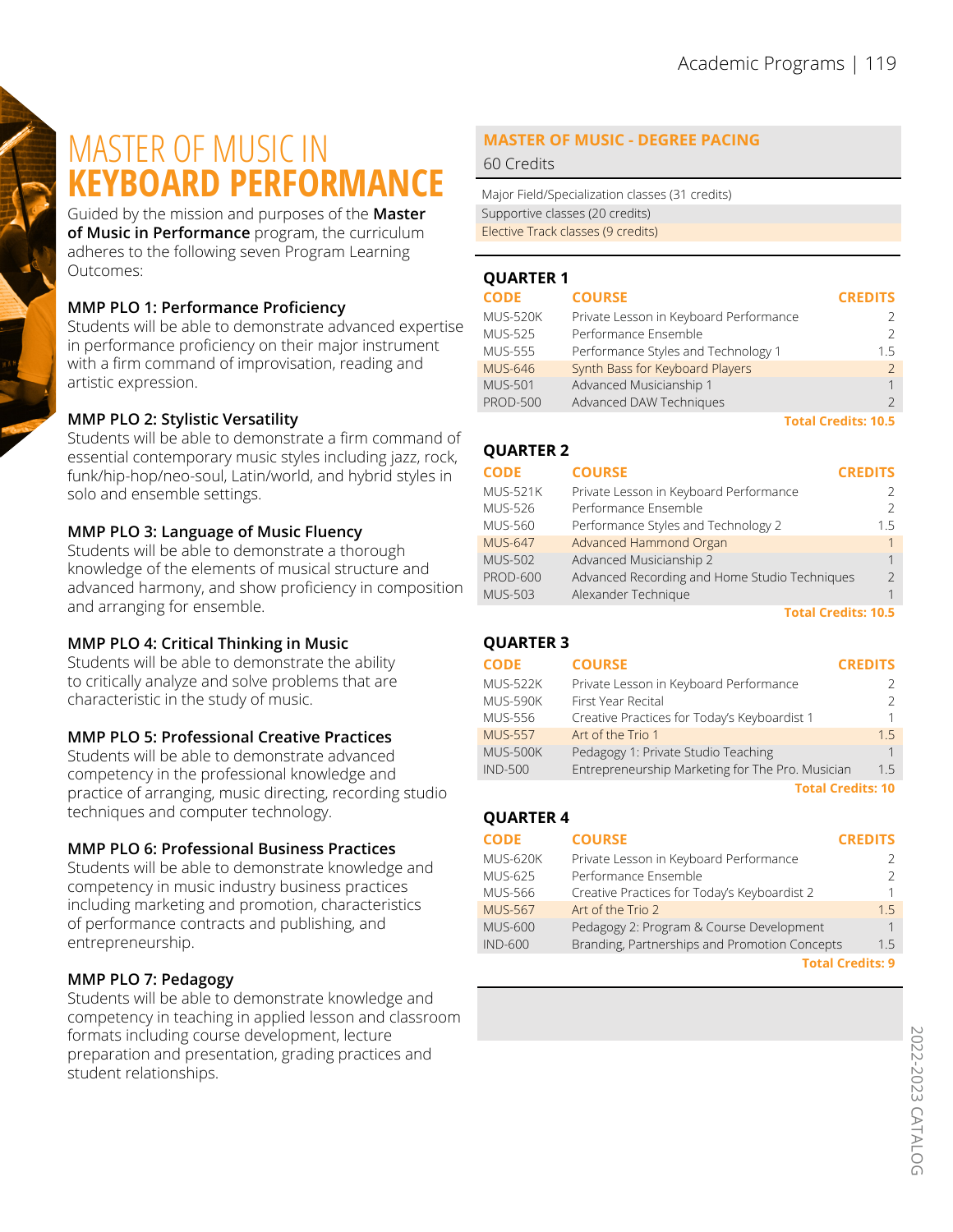#### **CODE** MUS-621K MUS-626 MUS-559 MUS-558 IND-615 MUS-603 CE **CREDITS** 1.5 **Total Credits: 10.5 COURSE** Private Lesson in Keyboard Performance Performance Ensemble Graduate Performance Master Class 1 EQ And Mixing Techniques for Keyboardists Music Industry Ethics & The Law Advanced Arranging: Contemporary Ensembles **QUARTER 5**

# **QUARTER 6**

| <b>CODE</b>       | <b>COURSE</b>                       | <b>CREDITS</b>             |
|-------------------|-------------------------------------|----------------------------|
| <b>MUS-690K</b>   | Thesis Project                      | 3                          |
| <b>MUS-659</b>    | Graduate Performance Master Class 2 | 15                         |
| <b>MUS-648</b>    | Solo Piano                          |                            |
| <b>MUS-609</b>    | Music Journalism                    | $\mathcal{P}$              |
| <b>MUS-603 OR</b> | Advanced Arranging: The Orchestra   |                            |
|                   |                                     | <b>Total Credits: 10.5</b> |

### **ELECTIVE TRACK - KEYBOARD PERFORMANCE**

| <b>COURSE</b>                             | <b>CREDITS</b> |
|-------------------------------------------|----------------|
| Art of the Trio 1                         | 1.5            |
| Art of the Trio 2                         | 1.5            |
| Solo Piano                                | $\mathcal{L}$  |
| Synth Bass for Keyboard Players           | $\mathcal{L}$  |
| Advanced Hammond Organ                    | 1              |
| EQ and Mixing Techniques for Keyboardists | 1              |
|                                           |                |

# **Elective Tracks**

Nine credits of the Master of Music and Master of Arts degrees are reserved for Elective Tracks that allow graduate students to focus on studies within or outside their major. Students interested in expanding their learning experience may focus on composing for visual media, songwriting, vocal arranging, music production or music business. Discovery Tracks introduce students who are new a field of study to the fundamentals, while Exploration Tracks are designed for students with foundational knowledge and experience in a field of study. Prior to selecting Elective Track classes, students are assessed by the Academic Advising Office to determine the most suitable pathway for study.

Students who wish to focus exclusively on their major field can choose the Elective Track in their specialization – see Elective Track courses in the major pacing charts above.

### **ELECTIVE TRACK COURSES IN FIELDS OF STUDY OUTSIDE OF THE MAJOR**

#### **Composing for Visual Media**

 $\overline{\phantom{0}}$ 2

1 2 2 Discovery Track | select 9 credits

#### **CODE** COMP-501 COMP-502 COMP-503 COMP-504 **CREDITS** 3 3 3 3 **COURSE** History of Music in Film and TV Working with Picture / Applied Techniques 1 Electronic Film Scoring Composing for Drama (or other Genre course) COMP-506 COMP-507 COMP-504 COMP-508 COMP-509 COMP-513 3  $\overline{\phantom{0}}$ 3 2  $\overline{\phantom{0}}$ 2 Working with Picture / Applied Techniques 2 Composers in Depth Composing for Drama (or other Genre course) Harmony for the Media Composer 1 Instrumentation Intro to Orchestration **Composing for Visual Media** Exploration Track | select 9 credits COMP-514 COMP-515 COMP-516 COMP-517 COMP-518 COMP-519 COMP-524 COMP-525 COMP-526 COMP-527 1.5 1.5 1.5 1.5 1.5 1.5 1.5 1.5 2 2 Songwriting 1 Original Solo Showcase History of Song 1 Songwriting 2 Guitar Vocal Showcase History of Song 2 Small Band Showcase Piano Vocal Showcase Lyric Writing Music Supervision **Songwriting** Discovery Track | select 9 credits COMP-528 COMP-529 COMP-538 COMP-539 COMP-541 COMP-542 COMP-543 COMP-544 COMP-545 1.5 1.5 1.5 1.5 1.5 1.5 2  $\mathcal{L}$ 2 Advanced Songwriting 1 Advanced Songwriting 2 Industry Showcase History of Song 3 History of Song 4 Collaborative Showcase Co-Writing 1 Co-Writing 2 Intro to Scoring for Picture **Songwriting** Exploration Track | select 9 credits

#### **Vocal Arranging**

select 9 credits

COMP-509 Instrumentation - - - - - - - - - - - - - - - - - - - OR - - - - - - - - - - - - - - - - - -

 $\overline{\phantom{0}}$ 

#### COMP-513 MUS-507 MUS-607 MUS-508 MUS-608 2 1.5 1.5 2  $\mathcal{L}$ Intro to Orchestration Vocal Arranging 1 Vocal Arranging 2 Conducting Vocal Ensembles 1 Conducting Vocal Ensembles 2

#### **Music Production**

select 9 credits

| <b>PROD-545</b> | MIDI Production 1                 |               |
|-----------------|-----------------------------------|---------------|
| <b>PROD-546</b> | MIDI Production 2                 | $\mathcal{L}$ |
| <b>PROD-547</b> | Sound And Signals                 |               |
| <b>PROD-548</b> | Introduction to Signal Processing | 3             |
|                 |                                   |               |